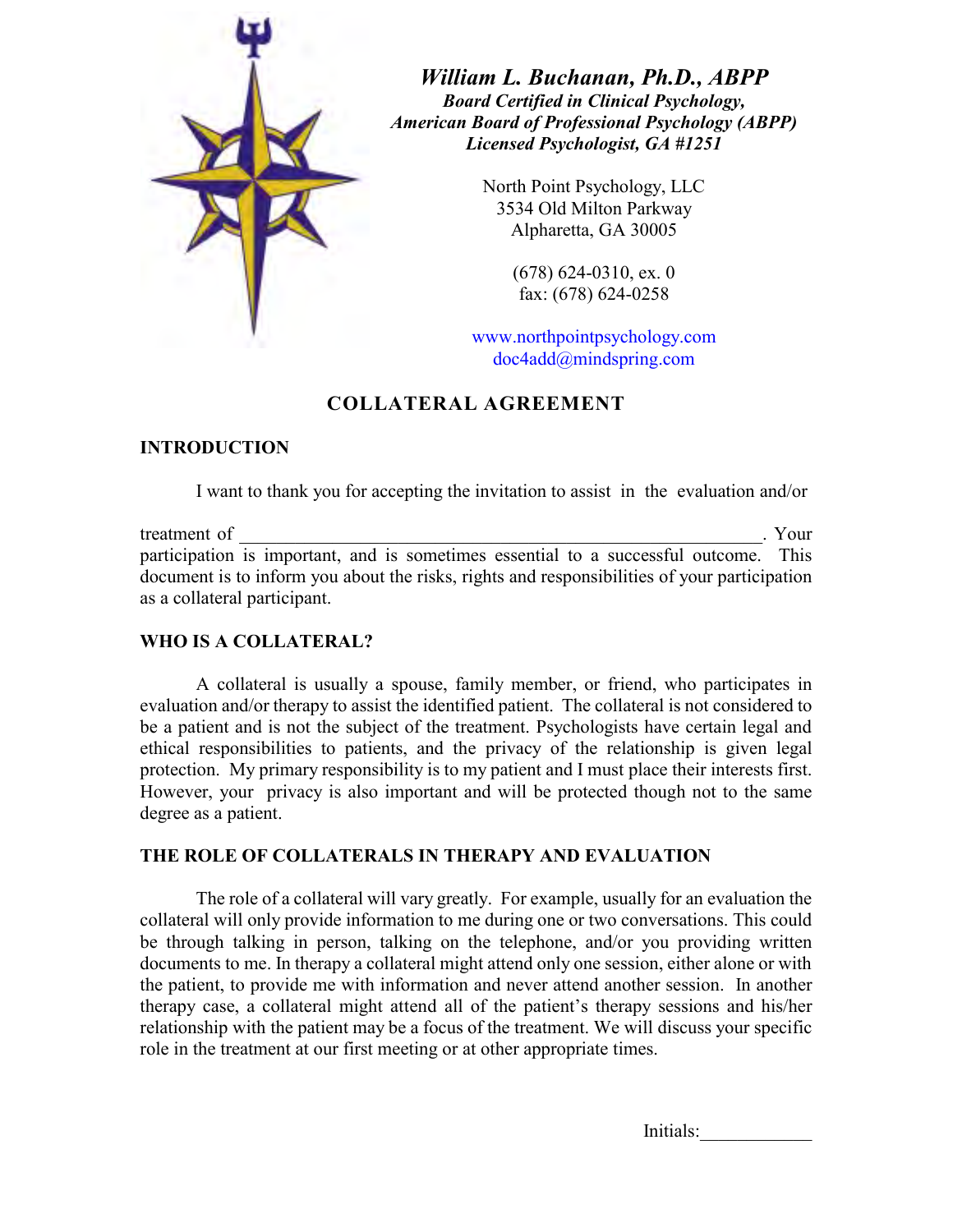#### **BENEFITS AND RISKS**

Psychotherapy and psychological evaluations often engender intense emotional experiences, and your participation may engender strong anxiety or emotional distress. It may also expose or create tension in your relationship with the patient. While your participation can result in better understanding of the patient, an improved relationship with the patient, or may even help in your own growth and development, there is no guarantee that this will be the case.

## **MEDICAL RECORDS**

No record or chart will be maintained on you in your role as a collateral. Information from you will be entered into the identified patient's chart. The patient (or in the case of a minor, the parent or legal guardian) has a right to access the chart and the material contained therein. However, it is sometimes possible to maintain the privacy of our communications. If that is your wish, we should discuss it before any information is communicated. You have no right to access that chart without the written consent of the identified patient. You will not carry a diagnosis, and there is no individualized treatment plan for you.

# **FEES**

As a collateral you are not responsible for paying for my professional services unless you are financially responsible for the patient.

## **CONFIDENTIALITY**

The confidentiality of information in the patient's chart, including the information that you provide me, is protected by both federal and state law. It can only be released if the identified patient (or the parent or legal guardian in the case of a minor) specifically authorizes me to do so. There are some exceptions to this general rule:

If I suspect you are abusing or neglecting a child or a vulnerable adult, I am required to file a report with the appropriate State or County agency.

If I believe that you are a danger to yourself (i.e., that you are suicidal), I will take actions to protect your life even if I must reveal your identity to do so.

 If you threaten serious bodily harm to another person, I will take necessary actions to protect that person even if I must reveal your identity to do so.

If you, or the patient, is involved in a lawsuit, and a Court orders that I submit information or testify, I must comply.

If insurance is used to pay for the treatment, the clients insurance company may require me to submit information about the treatment for claims processing purposes or for utilization review.

Initials:\_\_\_\_\_\_\_\_\_\_\_\_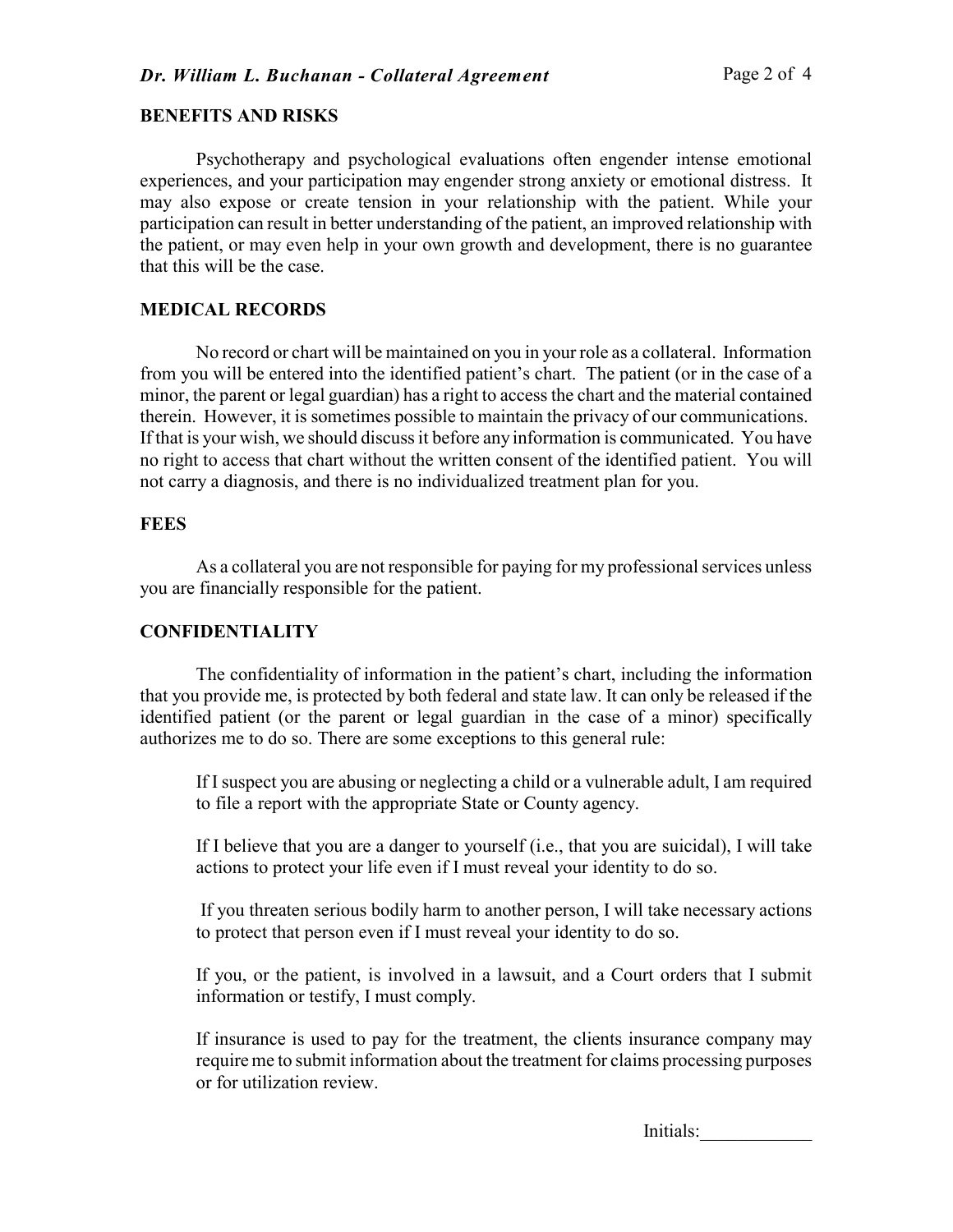You are expected to maintain the confidentiality of the identified patient (your spouse, friend, or child) in your role as a collateral. This means that what goes on here, and what is said here, must stay here, and you are not to repeat it or tell anyone outside of here without written authorization

### **DO COLLATERALS EVER BECOME A FORMAL PATIENT**?

Collaterals may discuss their own problems in therapy, especially problems that interact with issues of the identified patient. At times, I may recommend formal therapy for a collateral. These are some examples of when this might occur:

It becomes evident that a collateral is in need of mental health services. In this circumstance the collateral needs to have a diagnosis and chart records kept.

 Parents, being seen as collaterals as their child is being treated, need couples therapy to improve their relationship so they can function effectively as parents.

Most often, but not always, I will refer you to another mental health professional for treatment in these situations. The main reason a referral may be necessary is that seeing two members of the same family or close friends, may result in a dual role, and potentially cloud the clinician's judgement. Making a referral helps prevent this from happening. One exception to these guidelines is when a family therapy approach can be effectively and ethically used to treat all members of the family or each of the couple.

### **RELEASE OF INFORMATION**

The identified patient is not always required to sign an authorization to release information (Authorization Form) to the collateral when a collateral participates in therapy. The presence of the collateral with the consent of the patient is adequate; however, it is my practice to require such an authorization. This provides some assurance that full consent has been given to the clinician for the patient's confidential information to be discussed with the collateral in therapy. The Authorization Form is also helpful to the clinician on those occasions when receiving a telephone call from a collateral or when the clinician calls a collateral for one reason or another. In most instances, the clinician cannot take a call from a collateral without an Authorization Form.

## **SUMMARY**

If you have questions about therapy, psychological evaluations, my procedures, or your role in this process, please discuss them with me. Remember that the best way to assure quality and ethical treatment is to keep communication open and direct with me.

\*\*\*\*\*\*\*\*\*\*\*\*\*\*\*\*\*\*\*\*\*\*\*\*\*\*\*\*\*\*\*\*\*\*\*\*\*\*\*\*\*\*\*\*\*\*\*\*\*\*\*\*\*\*\*\*\*\*\*\*\*\*\*\*\*\*\*\*\*\*\*\*\*\*

Initials: